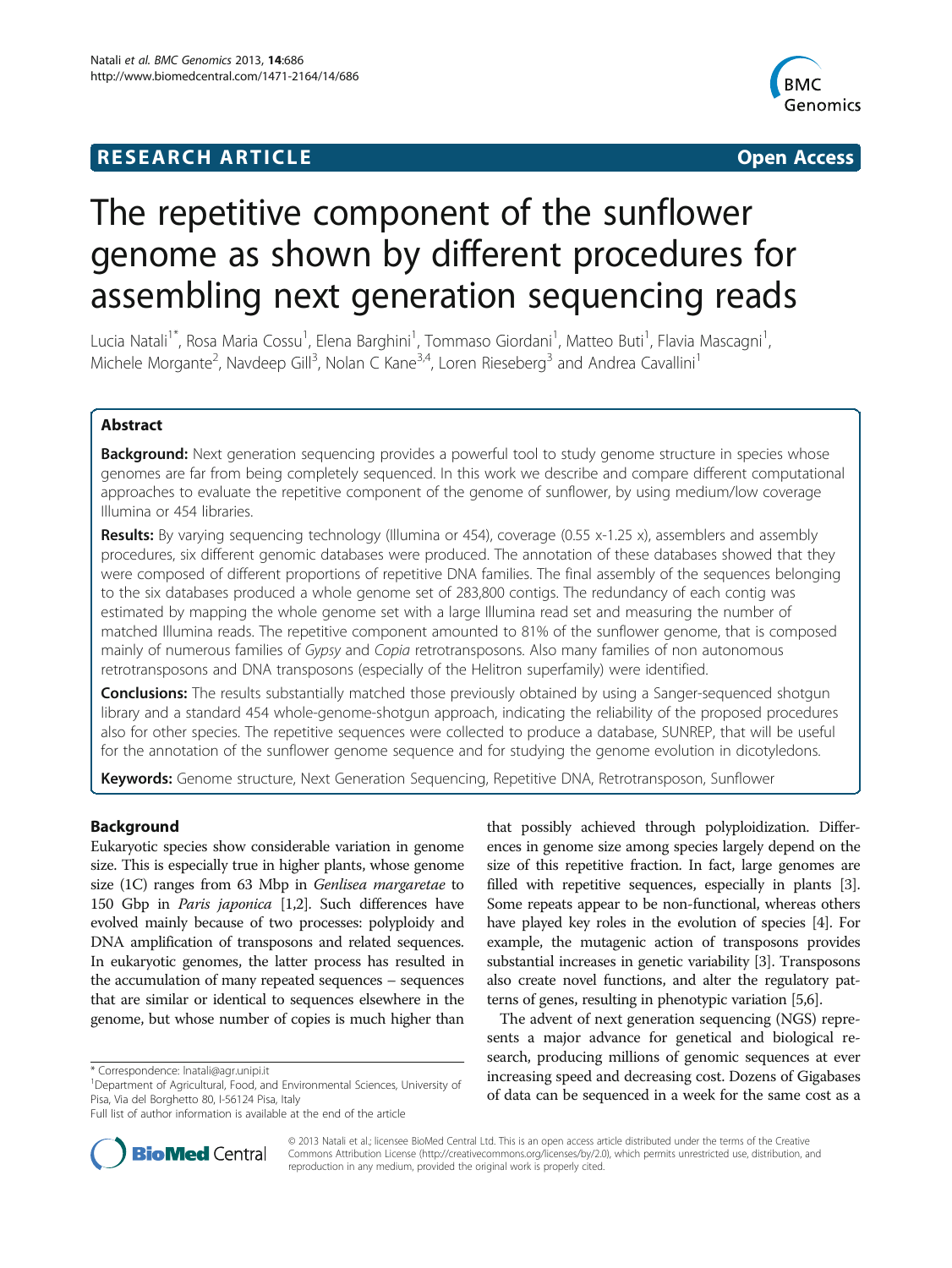few hundred kilobases of Sanger sequence ([\[7\]](#page-12-0), updated at [http://www.molecularecologist.com/next-gen-fieldguide-](http://www.molecularecologist.com/next-gen-fieldguide-2013/)[2013/\)](http://www.molecularecologist.com/next-gen-fieldguide-2013/). NGS technology has offered the opportunity to acquire genome-scale data for any organism [[8](#page-12-0)-[10](#page-12-0)].

In either reference guided or de novo assembly of NGS reads, a major computational task is to manage 'multireads', i.e. those reads that map to multiple locations and/ or contain highly repeated k-mers [[11](#page-12-0),[12](#page-12-0)]. An algorithm for reference-guided assembly has three choices [\[13\]](#page-12-0): 1) to ignore (hence discard) all multi-reads; 2) to perform the best match approach, in which only the best alignment is reported or, if equally good best match alignments occur, one at random or all of them are reported; 3) to report all alignments up to a maximum number. The first strategy restricts the analysis to unique regions in the genome, by discarding all repeats and limiting discovery of some biologically important variants. The other two strategies enable analyses of repetitive regions, with the best match approach providing a reasonable estimate of coverage [[12](#page-12-0)] and reporting all possible alignments to avoid erroneous choices about read placement.

De novo assemblers belong to one of two classes, overlap-based and de Bruijn graph assemblers, that each create different types of graphs from the read data. The sequence assembly is then reconstructed by algorithms that traverse the graphs. Repeats cause branches in these graphs [[14](#page-12-0)] and assemblers, making a guess as to which branch to follow, can create false joins and erroneous copy numbers. In a more conservative approach, the assembler breaks graphs at these branch points, producing an accurate but fragmented assembly.

The most common error of an assembler is the production of a chimaera by joining two repeats that are not close in the genome. To resolve chimaeras the first and most important tool is the use of paired-end reads. Because the distance between the paired reads is known, an assembler can use both the expected distance and the orientation of the reads to reconstruct the correct sequence.

Another strategy for handling repeats is to perform statistics on the depth of coverage for each contig. These statistics cannot show exactly how to assemble every repeat, but they do identify the repeats themselves. The assumption is that if a genome is sequenced, for example, to 50x coverage, the genome should be uniformly covered. This means that most contigs should also be covered at 50x. By contrast, a repetitive region will show deeper coverage, thereby allowing the algorithm to identify it as a repeat. In de novo sequencing of a genome, repeats are usually assembled after the assembly of unique regions, and assemblers use multiple paired-ends to link a repetitive contig to a unique one. However, when the objective of research is not to obtain a complete genome but merely single sequence families, the problem of assembling contigs into more extended ones is less stringent. In addition, in the case of repetitive DNA families, lower coverage can reduce the occurrence of multi-reads and hence can improve repeat assembly into contigs and repeat identification and reconstruction [[15](#page-12-0)[-18](#page-13-0)].

The sunflower genome is large (around 3,500 Mbp, [[19](#page-13-0)]). The repetitive component has been recently characterized using a Sanger-sequenced small insert library [[20](#page-13-0)]. This library provided a first set of sequences (1,638) that were used to analyze the composition of sunflower genome in terms of types and abundance of repetitive elements. The fraction of repetitive sequences amounted to 62% of the sequences, while the putative functional genes accounted for 4%. The largest component of the repetitive fraction was represented by long terminal repeat (LTR) retrotransposons, especially of the Gypsy superfamily. Class II transposable elements were barely represented in that library.

A larger effort to characterize the repetitive component of the sunflower genome was then made by analyzing approximately 25% of the genome from 454 random sequence reads [\[21\]](#page-13-0). In this study, the sunflower genome was shown to be composed of over 81% transposable elements, 77% of which were long terminal repeat (LTR) retrotransposons.

The retrotransposon component of the sunflower genome was also analysed in detail by assembling and analyzing bacterial artificial chromosome (BAC) clones [\[21,22](#page-13-0)]. Buti et al. [\[22\]](#page-13-0) analysed 3 BAC clones, identifying 18 fulllength and 6 incomplete LTR retrotransposons. Among LTR-retrotransposons, non-autonomous elements (the socalled LARDs [[23,24](#page-13-0)]), which do not carry any proteinencoding sequence, were discovered for the first time in sunflower. The insertion time of intact retroelements was measured, based on the divergence of sister LTRs. All isolated elements were inserted relatively recently, especially those belonging to the Gypsy superfamily.

These results were confirmed and extended by Staton et al. [[21](#page-13-0)]. The LTR retrotransposon fraction was shown to be composed in large part by chromodomain-containing Gypsy LTR retrotransposons. The authors showed that there is a bias in the efficiency of homologous recombination in removing LTR retrotransposon DNA, and provided insight into the mechanisms associated with the composition of the transposable element fraction in the sunflower genome. They also showed that most intact LTR retrotransposons have likely inserted since the origin of this species, providing further evidence that biased LTR retrotransposon activity has played a major role in shaping the DNA landscape of the sunflower genome.

In other studies, retrotransposons of the sunflower have been shown to be conserved within the *Helianthus* genus [[25](#page-13-0)] and transcriptionally active [[20,26-28\]](#page-13-0). Fluorescent in situ hybridization studies have suggested that the Gypsy and *Copia* superfamilies are most frequent in the heterochromatic regions close to centromeres and telomeres,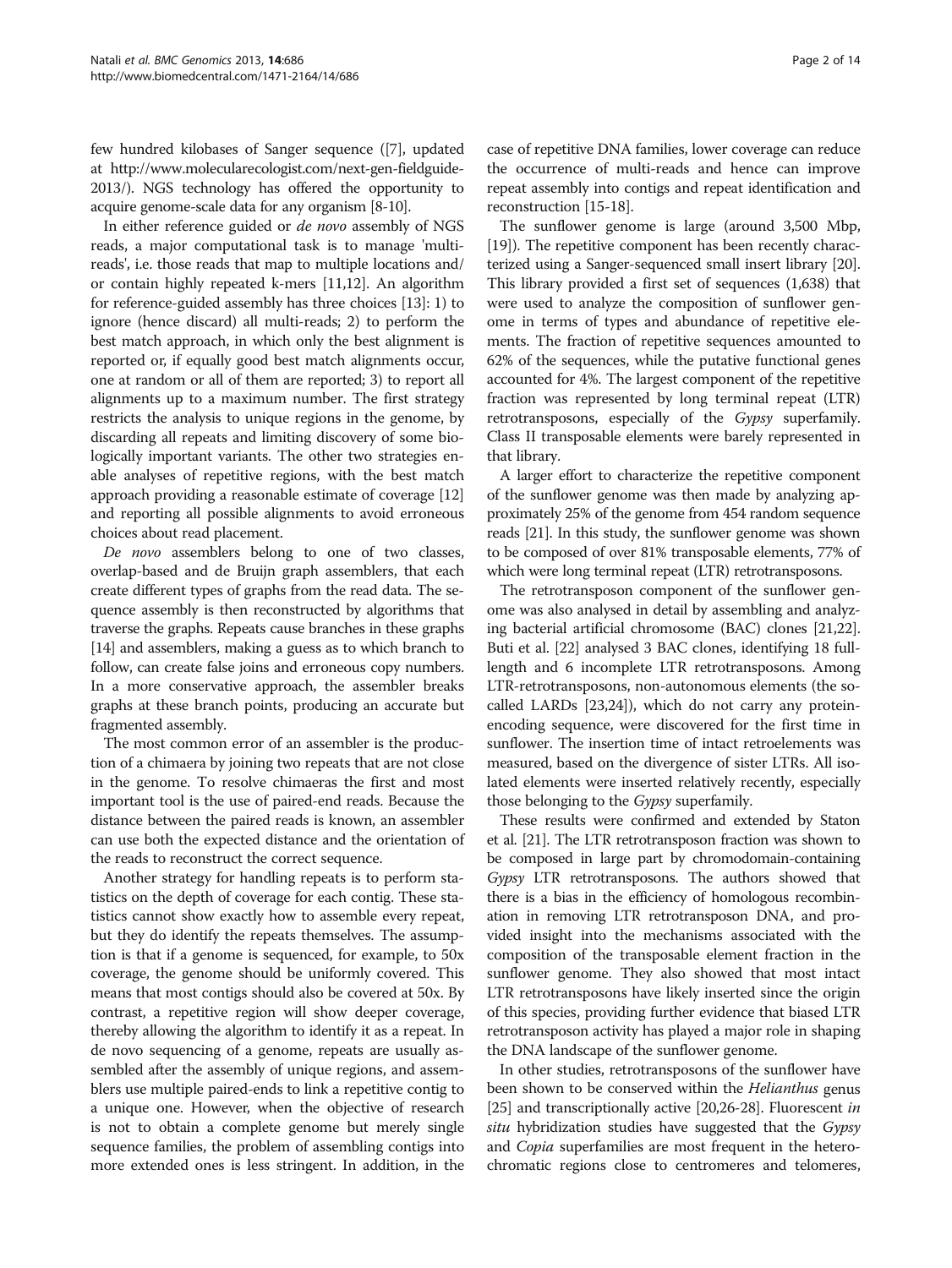<span id="page-2-0"></span>respectively [\[29](#page-13-0)-[31\]](#page-13-0). The genomic organization of Gypsy elements is conserved also in hybrid sunflower species derived from the common sunflower, despite large amplification of these elements in the genome of such species [\[31](#page-13-0)-[33\]](#page-13-0).

The aim of the present study is to verify the suitability of using different approaches of *de novo* assembling sequence reads obtained by NGS procedures (Illumina and 454) to gain a comprehensive characterization of the repetitive component of a plant species (Helianthus annuus), whose large-sized genome is being sequenced thanks to the efforts of an international sequencing consortium [\[21,34](#page-13-0)]. The repeat structure of the sunflower genome obtained in this study is validated by comparison with those obtained using a sunflower Sanger-sequenced small insert library [\[20](#page-13-0)], Sanger- or 454-sequenced sunflower BAC clones [[21,22](#page-13-0)], and sunflower de novo assembled 454 reads [\[21](#page-13-0)].

Besides developing further resources needed to sequence the sunflower genome, this study highlights the extent to which the repetitive portion of a plant genome can be characterized using NGS, and describes the utility and concerns raised by NGS methods of surveying such sequences.

## Results

#### Comparison of different assembled sequence sets

By varying sequencing technology (Illumina or 454), coverage (0.55  $\times$ -1.25  $\times$ ), assemblers and assembly procedures (with or without splitting of read packages), different genomic databases were produced. On the whole, it can be observed that for each of three packages of reads (Illumina, 454 large, and 454 small read packages) the split subpackages resulted in the production of a lower number of contigs (Table 1). However, contigs were far more repetitive than those produced by simple assembly of whole reads, as shown by higher values of average coverage (Table 1, Figure [1](#page-3-0)). In fact, sequences assembled from the split sets were from about threefold (for 454 large package) to more than 27-fold (for Illumina reads) more repeated in the genome than those assembled from unsplit sets.

The annotations of the six sets of assembled sequences show large differences in functional composition (Figure [2](#page-4-0)). Differences were especially pronounced when the same set of reads was split into subpackages prior to assembly. Figure [2](#page-4-0) shows that low redundancy sequences such as putative genes or non-LTR retrotransposons were more common when the assemblies were conducted with no preliminary splitting. In contrast, preliminary splitting resulted in the assembly of larger percentages of LTRretrotransposons. This is especially true for Illumina reads (Figure [2](#page-4-0)), probably because of their shorter length compared to 454 reads. Also, contigs for which no significant similarity was found in the existing databases were more (and in certain cases, much more) frequent in the unsplit assembled read set (Figure [2\)](#page-4-0).

The six assembled sequence sets (with and without splitting) from the Illumina, 454 large, and 454 small sets of reads were each assembled two by two (split and unsplit) and annotated. The functional composition of the three resulting assemblies was similar, except that the frequency of retrotransposons was higher in both 454 packages than in the Illumina read set. In addition, a larger frequency of unclassified sequences was obtained using the Illumina read set (Figure [2](#page-4-0)).

Because of the large differences in average coverage and functional composition among the six assembled sequence sets, a further assembly was performed to produce a comprehensive genomic sequence set for sunflower. A total of 283,800 sequences (including 54,427 supercontigs and 229,538 individual contigs) were obtained, representing a whole genome set of assembled sequences (WGSAS).

The reliability of this method to obtain accurate sequences was tested by comparison of these sequences to available, Sanger-sequenced ones. Twenty alignments between assembled contigs and real sunflower DNA sequences are shown as Additional file [1](#page-12-0). Mismatches related to transitions/transversions represent only 7.1% of 12,727 aligned nucleotides, indels amount to 0.4%.

| Table 1 Characteristics of contig sets obtained by CLC Bio Workbench and Minimus2 assemblies after different |  |  |  |  |  |
|--------------------------------------------------------------------------------------------------------------|--|--|--|--|--|
| splitting of Illumina and 454 reads                                                                          |  |  |  |  |  |

|             |     |                 | Sequence read types Nr. of sub-packages Subpackage coverage Nr. of assembled contigs Mean length Mean average coverage N <sub>50</sub> |       |       |     |
|-------------|-----|-----------------|----------------------------------------------------------------------------------------------------------------------------------------|-------|-------|-----|
| Illumina    |     | 0.86x           | 28,283                                                                                                                                 | 505.4 | 22.1  | 487 |
|             | 565 | $0.0015 \times$ | 4,599                                                                                                                                  | 542.9 | 606.1 | 519 |
| Total       |     |                 | 32,377                                                                                                                                 | 513.4 | 205.8 | 496 |
| 454 (large) |     | 1.25x           | 144.755                                                                                                                                | 627.7 | 13.8  | 678 |
|             | 26  | $0.048 \times$  | 133,900                                                                                                                                | 595.3 | 39.2  | 610 |
| Total       |     |                 | 227,160                                                                                                                                | 662   | 42.6  | 718 |
| 454 (small) |     | 0.55x           | 42,964                                                                                                                                 | 457.6 | 16.6  | 449 |
|             | 18  | 0.031 x         | 28,984                                                                                                                                 | 466.1 | 57.5  | 455 |
| Total       |     |                 | 59,923                                                                                                                                 | 484.7 | 106.1 | 478 |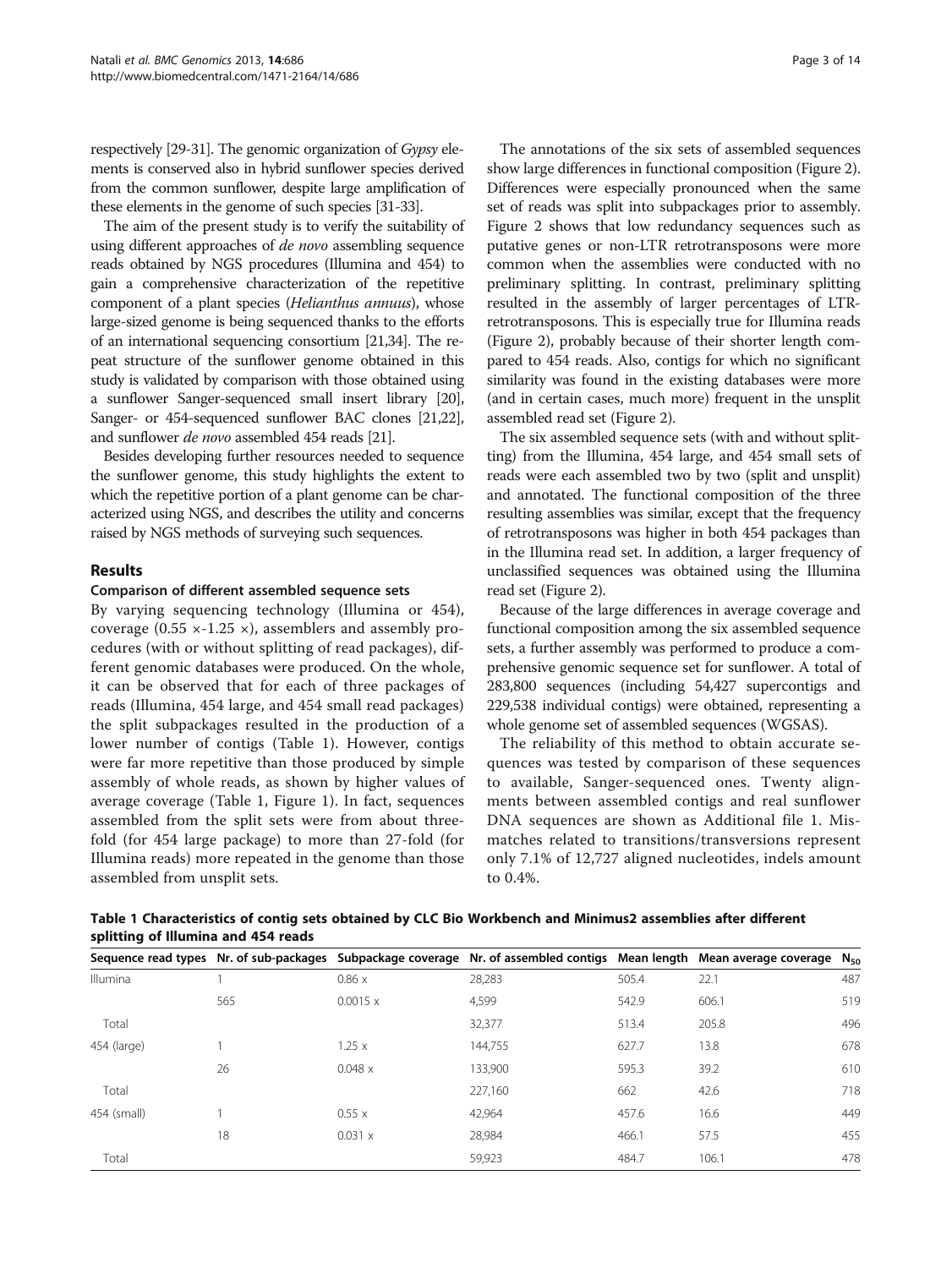<span id="page-3-0"></span>

#### SUNREP, a database of sunflower repetitive sequences

The WGSAS was mapped with the large set of Illumina reads as above. The distribution of average coverage of the WGSAS is reported in Figure [3](#page-5-0). The average coverage was used as a parameter by which the repetitive sequences could be discriminated from the others. In plants much of the genome may be repeated because of the polyploidy events that have occurred during their evolutionary history ([\[35](#page-13-0)], as an example). Therefore, we evaluated sequence redundancy in relation to the average coverage of five sunflower gene sequences that were considered as unique reference sequences. By mapping Illumina reads to the WGSAS to which the five genes were added, we obtained for those sequences an average coverage of 6.6. We conservatively identified as repeated sequences all of those contigs with an average coverage higher than five-fold the mean average coverage of the five reference sequences (6.6  $\times$  5 = 33.0). By this method, we identified 47,924 repeated sequences that constitute a database of repetitive sequences of sunflower, hereafter called SUNREP. The remaining 235,876 sequences of WGSAS were classified as unique or low redundant.

The distribution of different sequence types in SUNREP is reported in Table [2.](#page-5-0) It can be observed that 11.50% of sequences included in SUNREP did not find any hits in the public databases used for annotation. Among the annotated sequence types, retrotransposons were by far the most represented in SUNREP. Of LTR-retrotransposons, sequences belonging to the Gypsy superfamily were 2.3fold more represented than those belonging to the Copia superfamilies.

Interestingly, a large fraction of sequences showed similarity to LTR-retrotransposons, but the superfamily could not be determined. Such elements lack coding sequence, are non-autonomous and usually species-specific. They can be discovered only when long sequences are available because their identities are based on structural features and not on sequence similarity to retrotransposon coding domains. In this study, we identified these elements only by their sequence similarity to those first reported by Buti et al. [\[22\]](#page-13-0). Non-LTR retrotransposons were poorly represented, as frequently observed in plant genomes.

Putative DNA transposons accounted for 1,334 sequences. A portion of these were classified as DNA transposons according to sequence similarity to the short domain of the transposase gene. All types of plant DNA transposons were putatively found in SUNREP, with a prevalence of MITEs and Helitrons.

SUNREP contigs showing sequence similarity to LTR-REs, non-LTR REs, and DNA transposons were also analysed using an all-by-all BLAST search to estimate the occurrence in SUNREP of similar sequences within those repeat classes, i.e. sequences that were assembled separately, even though sharing some sequence similarity. Each class of repeats was subdivided into families (i.e., composed by at least 2 SUNREP sequences) and singletons (i.e., sequences that did not share similarity). The distribution of such families according to the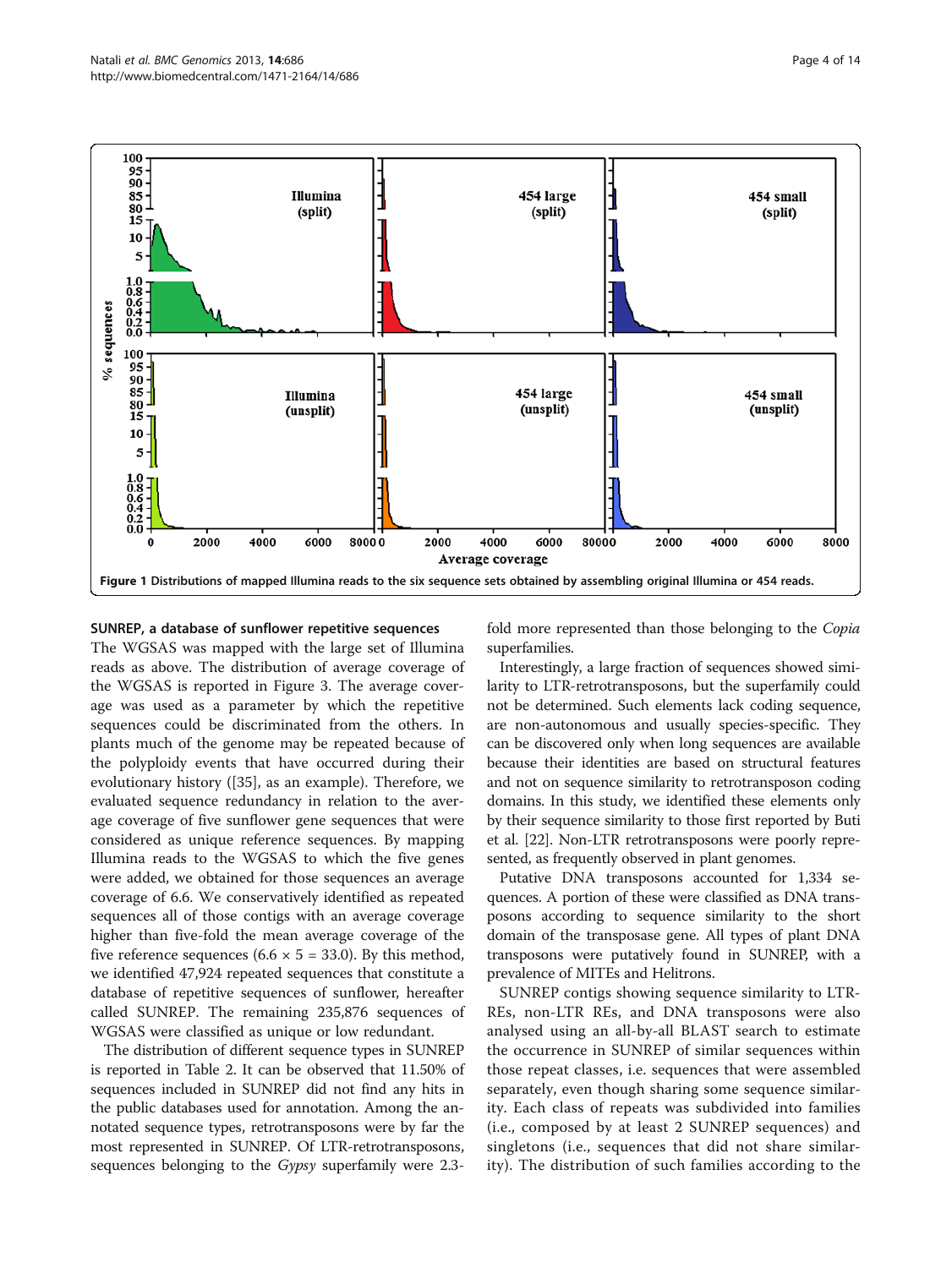<span id="page-4-0"></span>

number of sequences for each of them is reported in Figure [4](#page-6-0).

The most redundant family, belonging to the Gypsy repeat superfamily, included only 96 of the 47,924 sequences of SUNREP (0.20%). Only four Gypsy families were composed of more than 50 SUNREP sequences. Considering the 30 most numerous LTR-REs families, the vast majority belonged to the Gypsy superfamily (Figure [5](#page-7-0)). Among the 30 most numerous DNA transposons, the most common families belonged to the Helitron class, followed by putative MITEs (Figure [5](#page-7-0)). It should be noted that the number of sequences that belong to a family in SUNREP does not reflect the redundancy of that family in the genome.

Another class of repeats was classified as unknown, but showed similarity to sequences previously isolated and

whose redundancy has already been measured in sunflower by molecular and bioinformatic procedures [[20](#page-13-0)]. These unknown repeats were largely represented in SUNREP. Many of these showed similarity to the most repeated sequence identified by Cavallini et al. [[20](#page-13-0)], the socalled Contig 61, whose nature remains to be ascertained.

Finally, according to BLAST analysis, 483 sequences of SUNREP showed similarity to putative protein encoding sequences. Of these, 123 were classified as hypothetical proteins, without any further annotation, the others belonged to 199 different gene families, of which 5 were represented by at least 9 sequences in the database (Table [3\)](#page-7-0).

The most redundant genes encode the NBS-LRR class of proteins, receptors that recognize highly variable pathogen effectors [\[36\]](#page-13-0). Another redundant gene family encode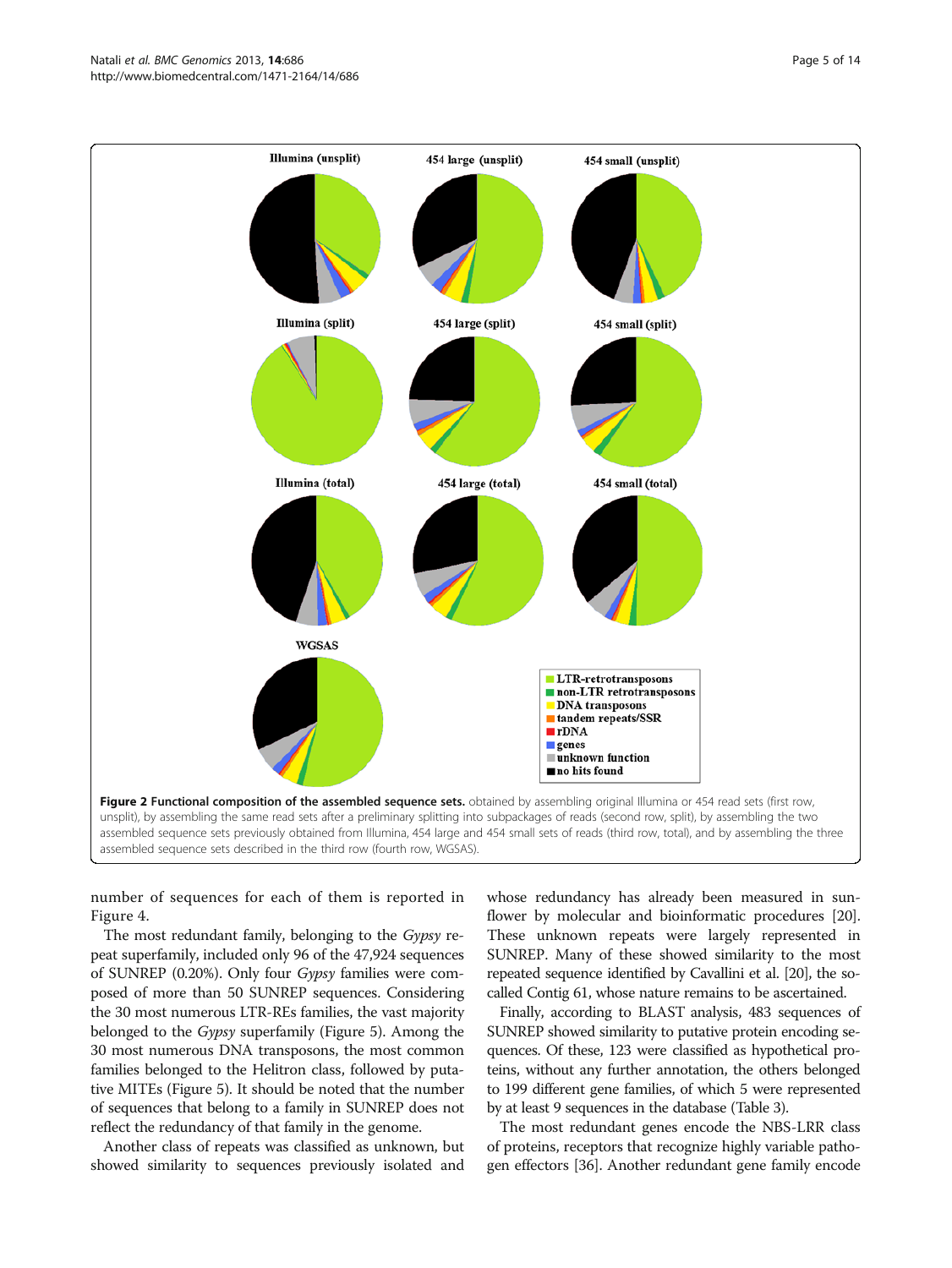<span id="page-5-0"></span>

DNAJ proteins. These proteins function in association with Hsp70 molecular chaperones to facilitate protein folding and play an active role in regulating normal cellular events like protein degradation, morphogenesis and cell cycle progression [\[37\]](#page-13-0).

| Table 2 Functional distribution of the sequences in the |  |  |
|---------------------------------------------------------|--|--|
| <b>SUNREP database</b>                                  |  |  |

| Sequence type          |                     | <b>Number</b> |
|------------------------|---------------------|---------------|
| DNA transposons        | Unclassified        | 373           |
|                        | Tc1 Mariner         | 5             |
|                        | hAT                 | 67            |
|                        | Mutator             | 101           |
|                        | PIF-Harbinger       | 18            |
|                        | CACTA               | 64            |
|                        | Helitron            | 324           |
|                        | <b>MITE</b>         | 382           |
| Retrotransposons       | Unclassified        | 192           |
|                        | LTR-Copia           | 8,605         |
|                        | LTR-Gypsy           | 19,726        |
|                        | I TR-Unknown        | 5,636         |
|                        | Non-LTR             | 261           |
|                        | Pararetrovirus      | 11            |
| Tandem repeats and SSR |                     | 385           |
| rDNA                   |                     | 84            |
| Putative genes         |                     | 483           |
| Unknown repeats        | Unclassified        | 4,739         |
|                        | Contig 61 type [18] | 957           |
| No hits found          |                     | 5,511         |
| Total                  |                     | 47,924        |

The third redundant gene family is very heterogeneous, encoding proteins with un-specified protein-kinase domains, that are involved in the transduction of signals to binding factors, to the centromeres, and to other effectors. Beside aspecific kinases, also serine/threonine/tyrosine kinases are encoded by a redundant gene family. The last redundant and heterogeneous gene family encodes F-box motif containing proteins.

#### Sunflower genome composition

In the case of a small insert library [[20](#page-13-0)] or of a whole genomic shotgun sequence library [\[21\]](#page-13-0), the composition of the sequence set directly reflects the composition of the sunflower genome. Conversely, in the case of a sequence set obtained by assembling Illumina and 454 reads, the simple composition of the set cannot offer a picture of the genome composition, because repeated sequences are assembled together and hence are underestimated. Consequently, we evaluated the composition of the sunflower genome by counting the number and percentage of reads that mapped to each sequence in the WGSAS. Mapping results are summarized in Table [4](#page-8-0).

Based on their similarity to the sequences in the organellar database, we estimated that more than 11.6 millions of reads were of organellar DNA origin. Regarding other reads, around 42 million reads did not match any assembled sequence, indicating that the WGSAS does not cover the entire genome, as expected having assembled only a total of  $2.66 \times$  coverage. It is likely that much of the missing sequences were low copy-number regions in the genome and that the relatively low coverage used in our study did not allow assembly of such loci. Such low-copy sequences could be protein encoding genes or rare forms of repeats whose sequence was degenerated until becoming unique. Some of these unmapped reads also likely represent sequencing errors of some kind. On the other hand, it is also possible that stringent assembly procedures and shorter reads affecting alignment stringency have contributed to increase the number of unaligned reads.

Considering that Illumina reads in our experiments were sampled without bias for particular sequence types, the percentage of reads that matched to a sequence class indicated the proportion of that sequence class in the sunflower genome. So, it was estimated that the percentage of repetitive sequences in the  $H$ . annuus genome was very high, amounting at least to 52.13% (see Table [4\)](#page-8-0), while unique or low redundant sequences (that should include the vast majority of protein-encoding genes) represented only 12.29% of the genome at least. The rest (35.58%) of the genomic reads did not match any contigs.

Sunflower genome composition was estimated also in terms of sequence types. The frequency of each repeat type was calculated based on mapping the WGSAS with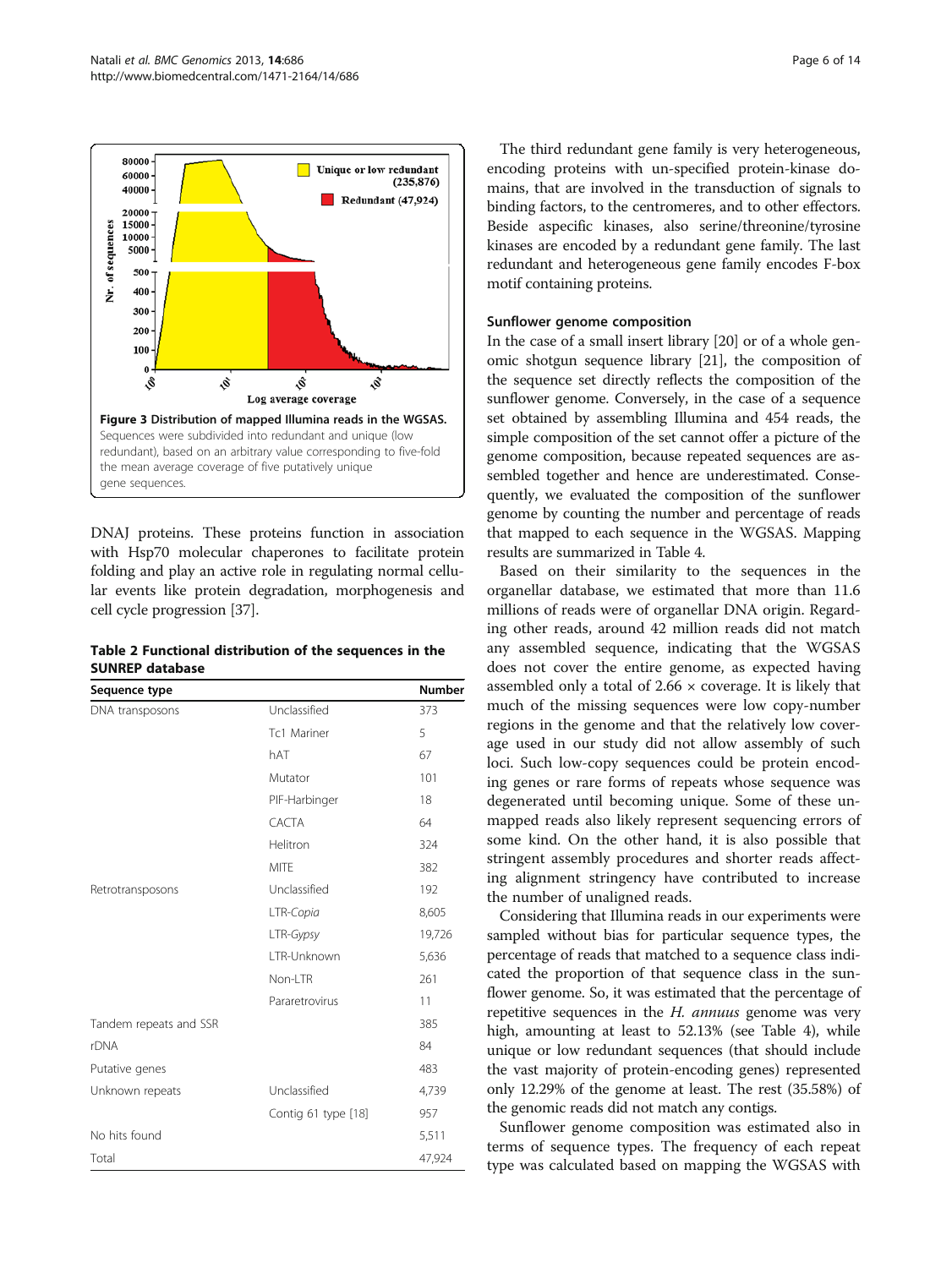<span id="page-6-0"></span>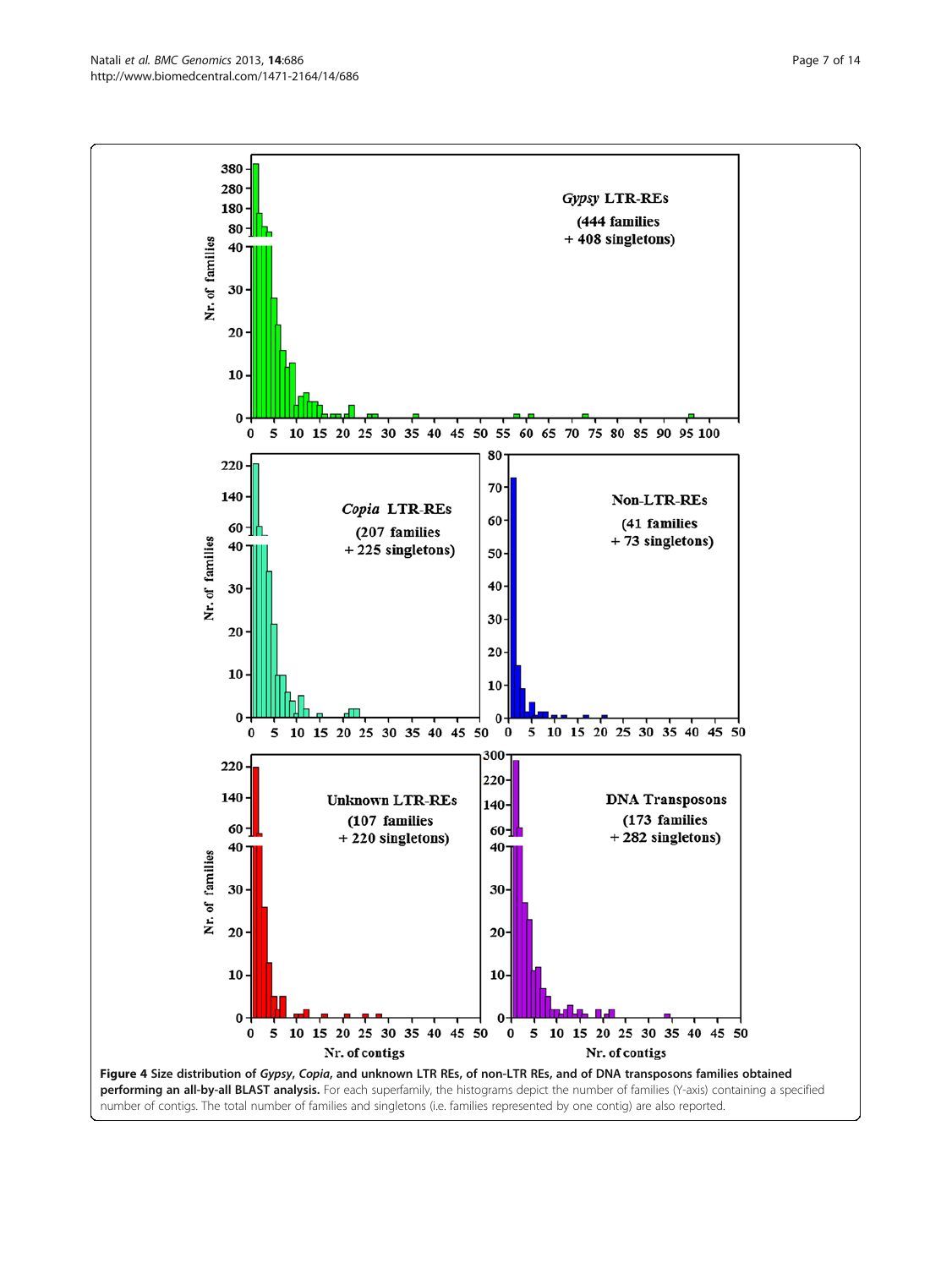<span id="page-7-0"></span>

the 4 x coverage of Illumina reads and counting the number of reads matching each sequence type. Such frequencies are reported in Table [5](#page-8-0), adopting the nomenclature proposed by Wicker et al. [\[24](#page-13-0)].

It can be observed that retrotransposons (especially LTRretrotransposons) were by far the most abundant class of sequences in the sunflower genome, accounting for at least 79.53% of the reads matching the WGSAS, while DNA transposons and non-LTR retrotransposons showed very low percentages (Table [5](#page-8-0)). Of LTR-retrotransposons, the vast majority belonged to the Gypsy superfamily, which is 2.56-fold represented compared to Copia superfamily. A large amount of the genome (9.90%) was apparently made up of LTR-retrotransposons of unknown superfamily. It is presumable that their frequency in the sunflower genome was underestimated, and will increase after the sunflower genome sequence becomes available.

Table 3 The most abundant gene families represented in the SUNREP database

| Protein encoded by the gene family       | Nr. of sequences |
|------------------------------------------|------------------|
| NBS-LRR Disease Resistance Protein       | 24               |
| DNAJ-like Protein                        | 18               |
| Protein Kinase Domain Containing Protein | 13               |
| F-box Motif Containing Protein           | 10               |
| Serine/Threonine/Tyrosine Protein Kinase | Q                |

In other analyses we mapped Illumina reads to a sample of 19 intact LTR-retrotransposons of sunflower, isolated by Buti et al. [\[22](#page-13-0)], to estimate the equilibrium between retrotransposon replication and retrotransposon loss. Illumina reads were mapped to these retrotransposons, keeping separated LTR sequences from the respective inter-LTR region (that is the encoding region for Gypsy and Copia retroelements and an apparently non-encoding sequence for unknown retroelements, respectively). The results of mapping are reported in Table [6](#page-9-0). It can be observed that the ratios between LTR and inter-LTR average coverage ranged from 0.01 to 6.58. If all retrotransposons belonging to one and the same family were intact, i.e. composed by two LTRs and one inter-LTR region, the ratio should have been 2. For 9 out of 19 analysed LTR-REs the ratio was higher than 2, indicating the occurrence of solo-LTRs of that RE family in the genome. The other LTR-REs had a ratio ranging from 0.01 to 1.25, i.e. the inter-LTR region was more represented in the genome than the LTR. This result can be explained by the presence of different families that share, at least in part, the inter-LTR region. Interestingly, analysing separately Gypsy, Copia, and unknown elements, the mean ratio between LTR and inter-LTRs average coverage was higher than 2 only for Gypsy elements (Table [6](#page-9-0)).

#### Discussion and conclusion

In our experiments, different strategies were used for assembling original sunflower sequence reads and for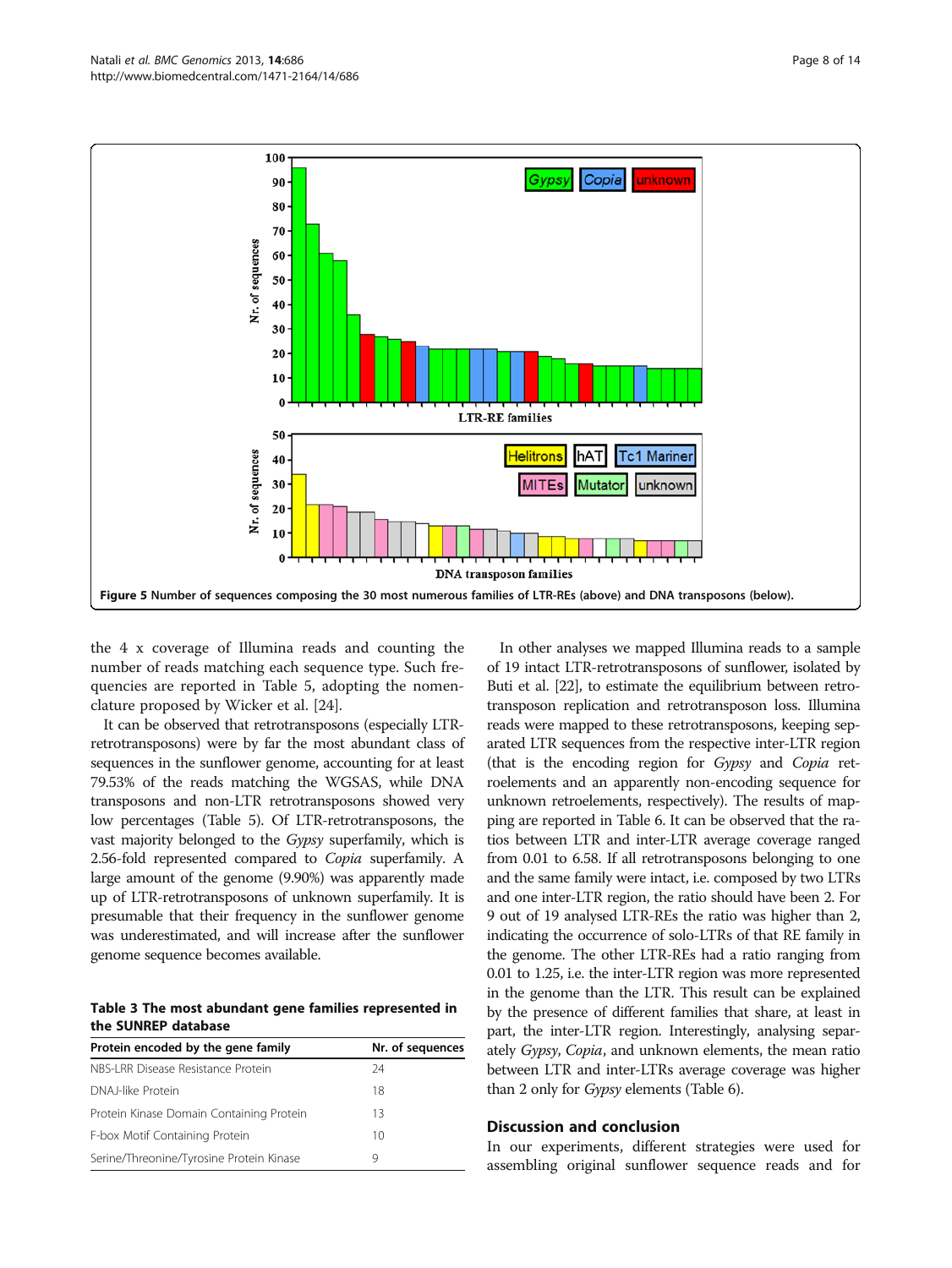|                           | Sequence type           | Number of reads | % of total nuclear reads | % of matched nuclear reads |
|---------------------------|-------------------------|-----------------|--------------------------|----------------------------|
| Matched nuclear reads     | Repeated                | 61,860,742      | 52.13                    | 80.92                      |
|                           | Unique or low redundant | 14,586,474      | 12.29                    | 19.08                      |
|                           | Total                   | 76,447,216      | 64.42                    | 100.00                     |
| Not matched nuclear reads |                         | 42,217,465      | 35.58                    |                            |
| Total nuclear reads       |                         | 118,664,681     | 100.00                   |                            |
| Organellar reads          |                         | 11,680,927      |                          |                            |
| Total reads               |                         | 130,345,608     |                          |                            |

<span id="page-8-0"></span>Table 4 Statistics of the mapping of Illumina reads to the WGSAS

obtaining contigs; i.e. different packages of reads (Illumina and 454) were subdivided into low-coverage subpackages prior to assembly.

Similar levels of sequence coverage have proven to be efficient in generating a considerable amount of biologically useful information and genomic resources in other species [[15](#page-12-0)[,38\]](#page-13-0). By using low genome coverage, most of the assembled contigs do not represent specific genomic loci; instead, they are probably composed of reads derived from multiple copies of repetitive elements, thus representing "consensus" sequences of genomic repeats [\[39\]](#page-13-0). Even though the exact sequence of this consensus does not necessarily occur in the genome, this representation of repetitive elements is sufficiently accurate to enable amplification of whole length repetitive elements by PCR [\[38](#page-13-0)]. Indeed, our comparison of

assembled contigs with available Sanger sequences demonstrates good correspondence between virtual and real sequences.

Our results clearly show that splitting the original packages of reads into a number of subpackages allowed us to assemble more contigs similar to repetitive sequences, although assembled contigs were fewer (in the case of Illumina reads, much fewer) than those obtained by assembling the sets of reads prior to splitting. The difference in number and redundancy of assembled sequences was more striking for Illumina reads than for 454 reads, probably due to the short length of Illumina reads. However, splitting the packages of reads did not apparently affect the mean length and the  $N_{50}$  of the assembled contigs.

| Table 5 Percentage distribution of different functional classes of non-coding DNA sequences in the sunflower genome, |  |
|----------------------------------------------------------------------------------------------------------------------|--|
| based on the mapping of the WGSAS                                                                                    |  |

| Sequence type                                 |                     | Whole genome sequence set |            |
|-----------------------------------------------|---------------------|---------------------------|------------|
|                                               |                     | Number of matched reads   | Percentage |
| DNA transposons                               | Unclassified        | 521,152                   | 0.68       |
|                                               | Subclass I          | 445,239                   | 0.58       |
|                                               | Subclass II         | 348,166                   | 0.46       |
|                                               | <b>MITE</b>         | 641,043                   | 0.84       |
|                                               | Total               | 1,955,600                 | 2.56       |
| Retrotransposons                              | Unclassified        | 347,042                   | 0.45       |
|                                               | LTR-Copia           | 14,693,697                | 19.22      |
|                                               | LTR-Gypsy           | 37,625,059                | 49.22      |
|                                               | LTR-Unknown         | 7,569,830                 | 9.90       |
|                                               | Non-LTR             | 541,494                   | 0.71       |
|                                               | Pararetrovirus      | 20,624                    | 0.03       |
|                                               | Total               | 60,797,746                | 79.53      |
| Tandem repeats                                |                     | 457,613                   | 0.60       |
| rDNA                                          |                     | 266,528                   | 0.35       |
| Unknown repeats                               | Unclassified        | 3,888,190                 | 5.09       |
|                                               | Contig 61 type [18] | 2,148,599                 | 2.81       |
|                                               | Total               | 6,036,789                 | 7.90       |
| Total matched reads excluding organellar ones |                     | 76,447,216                |            |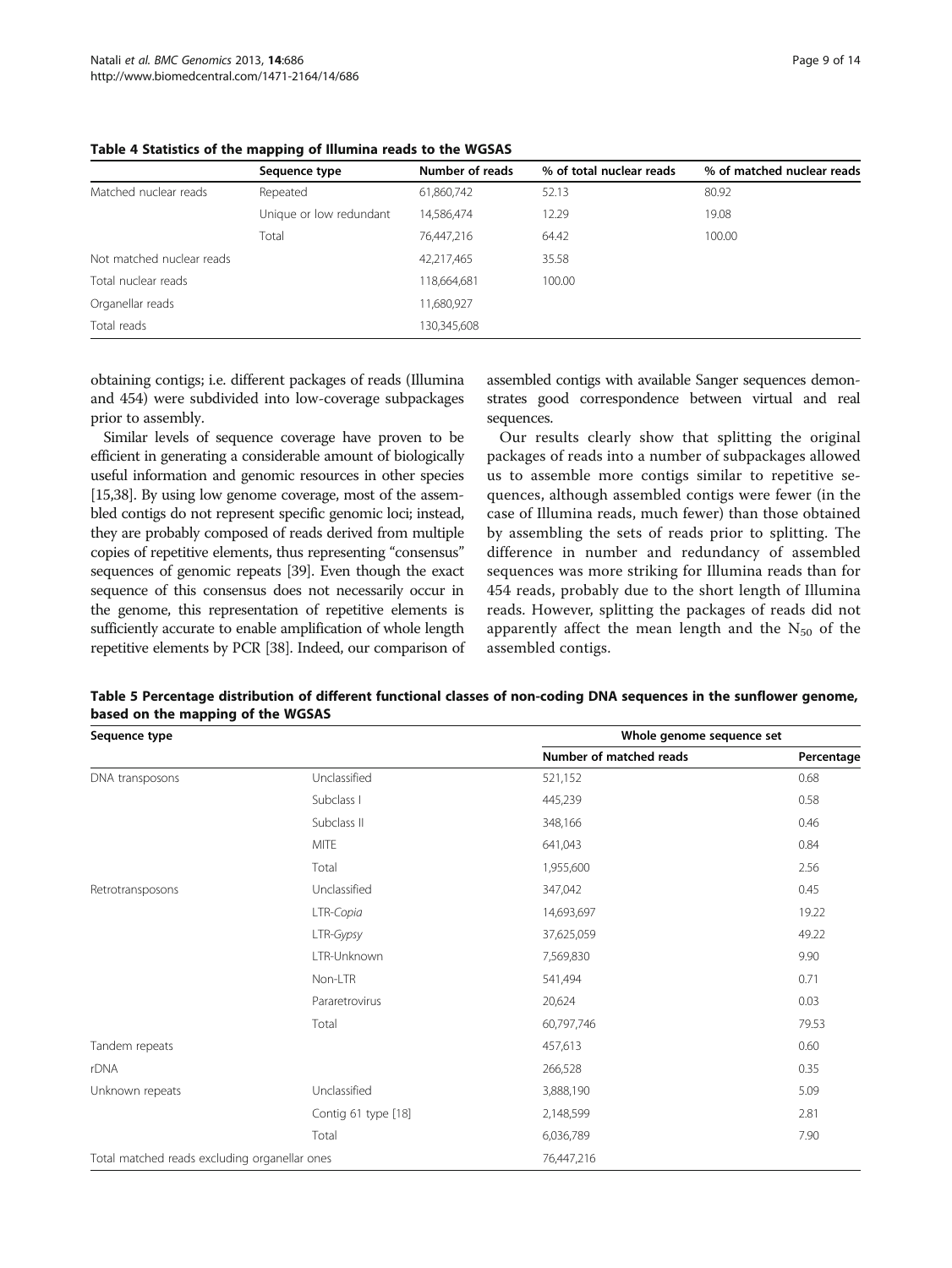| Superfamily | Sequence code [22] | Average coverage | LTR to Inter-LTR ratio |      |  |
|-------------|--------------------|------------------|------------------------|------|--|
|             |                    | <b>LTR</b>       | Inter-LTR              |      |  |
| Copia       | DESRLC1            | 1037.85          | 830.65                 | 1.25 |  |
|             | DHNRLC1            | 186.63           | 3303.45                | 0.06 |  |
|             | LTPRLC1            | 62.72            | 13.47                  | 4.66 |  |
|             | LTPRLC2            | 12.54            | 1367.95                | 0.01 |  |
|             | LTPRLC3            | 340.37           | 415.11                 | 0.82 |  |
|             | mean               |                  |                        | 1.36 |  |
| Gypsy       | DESRLG1f           | 9239.29          | 2288.53                | 4.04 |  |
|             | DESRLG2            | 2337.58          | 659.22                 | 3.55 |  |
|             | DESRLG3            | 14003.10         | 3932.65                | 3.56 |  |
|             | DHNRLG1            | 2345.90          | 560.36                 | 4.19 |  |
|             | DHNRLG2            | 976.16           | 1776.89                | 0.55 |  |
|             | LTPRLG1            | 6267.76          | 10258.53               | 0.61 |  |
|             | LTPRLG2            | 823.73           | 125.25                 | 6.58 |  |
|             | LTPRLG3            | 6016.77          | 1024.56                | 5.87 |  |
|             | mean               |                  |                        | 3.62 |  |
| Unknown     | DESRLX1            | 234.20           | 104.46                 | 2.24 |  |
|             | DESRLX2            | 2064.22          | 1827.43                | 1.13 |  |
|             | DHNRLX1            | 702.73           | 5577.56                | 0.13 |  |
|             | DHNRLX2            | 519.09           | 791.34                 | 0.66 |  |
|             | LTPRLX1            | 1053.57          | 1875.62                | 0.56 |  |
|             | LTPRLX2            | 956.69           | 356.17                 | 2.69 |  |
|             | mean               |                  |                        | 1.23 |  |
| Mean        |                    |                  |                        | 2.27 |  |

#### <span id="page-9-0"></span>Table 6 Average coverage of a sample of full-length sunflower LTR-retrotransposons measured separately on LTR and inter-LTR regions

The sequence sets obtained by using different preassembly approaches were different in sequence types and redundancy. Hence, the production of a WGSAS by further assembling of the different sets provided a more complete picture of sunflower genome composition. In addition, the analysis of redundancy based on mapping Illumina reads onto the WGSAS allowed us to quantify the redundancy of each contig.

Sunflower genome composition has already been ascertained using other methods, i.e. biochemical analyses [\[40](#page-13-0)], sequencing and analysis of a small insert library [\[20](#page-13-0)], whole genome 454 sequencing [[21\]](#page-13-0). All these analyses may have some potential weakness. Biochemical analyses [\[40](#page-13-0)] obviously do not consider DNA sequence but only denaturation and reassociation kinetics of DNA, so rare forms of repeats are excluded such as, for example, retrotransposon remnants. The Sangersequenced small insert library [[20\]](#page-13-0) comprised only 1,638 sequences, so conclusions are subject to sampling errors. The whole genome 454 sequence database [\[21](#page-13-0)] is based only on sequence similarity, however the number of 454 reads used (total coverage 0.23 ×) might be

not sufficient to ensure accurate estimation of genome composition.

The present analyses showed that sunflower genome is mostly composed of LTR-retrotransposons (78.8%), similar to that already reported [\[21,34\]](#page-13-0). It is known that the genome size is determined during evolution by an equilibrium between enlargement of the genome by insertion of REs and RE-mediated DNA removal [[41-43\]](#page-13-0). DNA rearrangements, illegitimate recombination, and unequal homologous recombination drive DNA removal in plants by a number of mechanisms, such as the repair of double strand breaks (nonhomologous end-joining) and slipstrand mispairing [[44-49\]](#page-13-0).

The observed large number of retrotransposons indicates that such elements have been actively replicating during the evolution of this species. Recent studies have reported that sunflower LTR-REs are transcribed even at present [[20,26-28\]](#page-13-0) and, in at least one case, RE transcription was shown to be followed by RE insertion [\[27](#page-13-0)].

Mapping Illumina reads to a set of 19 available intact LTR-retrotransposons suggested the occurrence of numerous solo-LTRs for 9 out of 19 REs, although the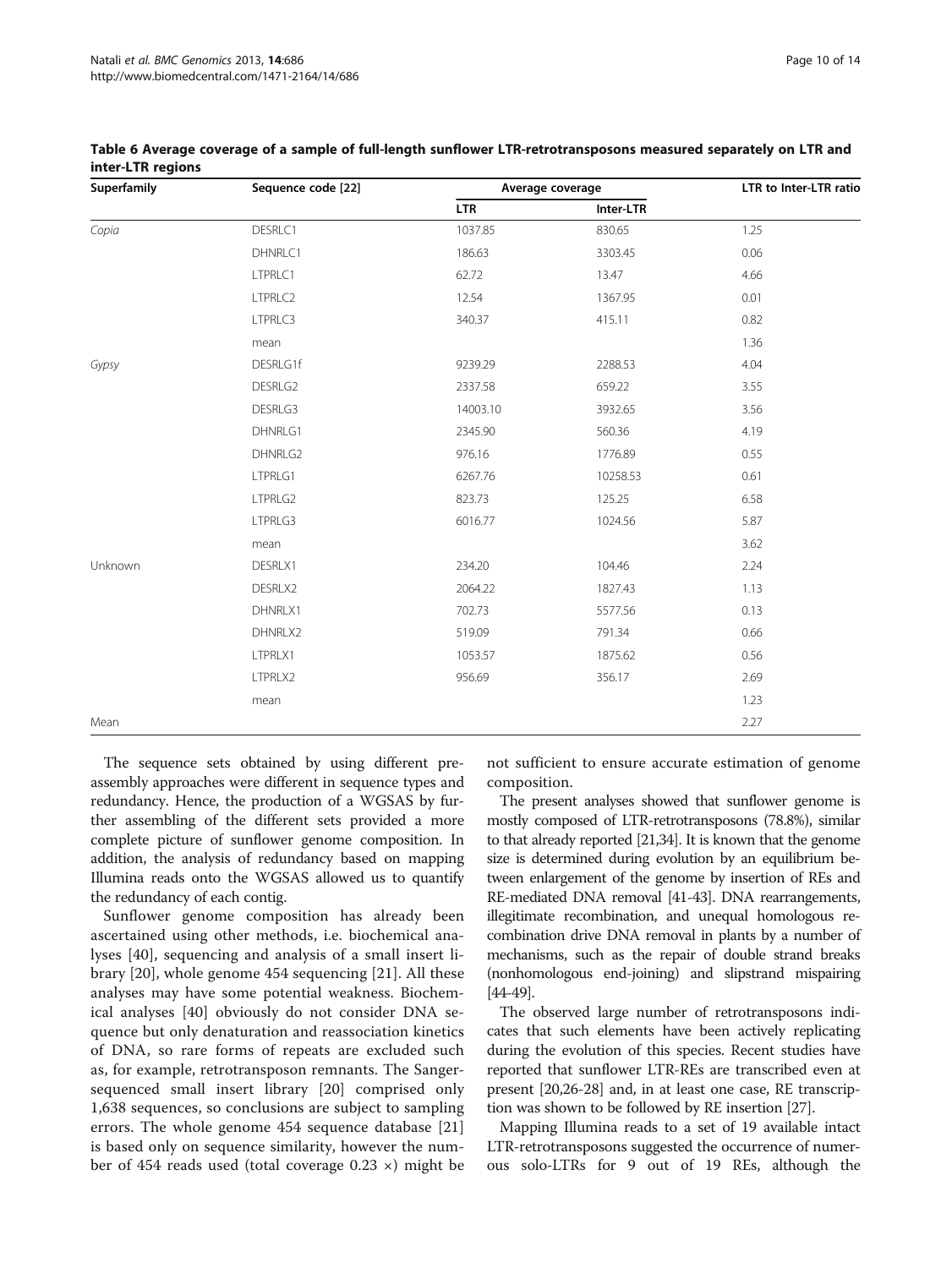occurrence of REs sharing LTRs but having different internal regions cannot be ruled out and could lead to an overestimation of solo-LTR frequencies. Solo-LTRs are typically produced by illegitimate recombination. Our data suggest that massive amplification of these elements in the sunflower genome was partly counterbalanced by substantial DNA loss, especially related to Gypsy elements, although in other studies solo-LTRs have been found commonly for Copia elements as well [\[20,21\]](#page-13-0). It is obvious that a very large number of intact retroelements are needed to validate this analysis.

Concerning the different RE superfamilies, the ratio between *Gypsy* and *Copia* retrotransposon frequencies amounted to 2.29, confirming the greater abundance of the former superfamily. This ratio is generally speciesspecific. Gypsy to Copia frequency ratio is even higher in papaya (5:1, [[50](#page-13-0)]), Sorghum (4:1, [[51\]](#page-13-0)), and rice (3:1, [[52](#page-13-0)]) than in the sunflower genome. In other cases, as in maize [[53](#page-13-0)], poplar [\[54\]](#page-13-0), and olive (Barghini, personal communication) a similar abundance of the two superfamilies was observed. Finally, in grapevine an opposite trend was found, with Copia elements two-fold more represented than Gypsy ones [[35](#page-13-0)].

The large abundance of *Gypsy* elements compared to Copia can be explained by two hypotheses: Gypsy elements have been more active during sunflower evolution and/or they have been active more recently, so that are more easily recognizable by similarity searches, having been subjected to fewer mutations. Dating retrotransposon insertions in the sunflower genome indicate that Gypsy elements are generally younger than Copia, though some Copia elements are relatively young as well [[21,22\]](#page-13-0).

Retrotransposon and DNA transposon sequences included in the redundant fraction of the WGSAS (SUNREP) were also assigned to different families within each superfamily, by an all-by-all BLAST search. The number of sequences composing each family was generally low, confirming that there are not prominent transposon families in this species [\[20,21\]](#page-13-0).

In a previous study [\[21](#page-13-0)], a different approach was used for determining the composition of different repeat types in terms of families, by using the graph-based method of Novak et al. [[39\]](#page-13-0). The families of LTRretrotransposons and DNA transposons generally match the results reported in Staton et al. [[21](#page-13-0)], with the exception of putative MITEs, that are more frequent than previously observed in other studies. Interestingly, the most frequent DNA transposon family belongs to the Helitron superfamily and is comprised of a number of sequences comparable to that of the most numerous LTR-RE subfamilies. Also the graph-based study included one Helitron subfamily among the 20 most redundant ones in the sunflower genome; all the others belonging to the LTR-RE class.

The results obtained by Staton et al. [[21](#page-13-0)] and those reported in this study indicate that both the method by Novak et al. [[39](#page-13-0)] and the all-by-all BLAST search (performed in our experiments) allow a precise estimation of repeat superfamilies and families. The first method allows information to be gained on repeat structure and provides putative consensus sequences of the repeat; allby-all BLAST search (preceded by assembling all available sequences) can be applied to larger sets of reads.

Finally, mapping data indicated that a number of contigs showing similarity to putative protein encoding genes are to be considered as redundant. In many cases such contigs showed similarity to gene families already known to be repeated in plant genomes, such as NBS-LRR genes [\[36](#page-13-0)]. In other cases, it is likely that functional domains, and not genes, are the cause of apparent redundancy. For example, F-box proteins are identified by the presence of protein interaction domains that bind ubiquitinilation targets and include a large variety of proteins [[55](#page-13-0)]. For other contigs, it might be that a gene (or a gene fragment) lies close to a repeated sequence and the redundancy of that contig is related to the repeated sequence and not to the gene sequence. Interestingly, our data indicated the occurrence, in the sunflower genome, of a relatively high number of putative Helitrons. These sequences, of transposable origin, are known to include DNA retro-transcribed on RNA transcripts [\[5\]](#page-12-0) and might be responsible for the relatively high frequency of gene fragments in the redundant fraction of the WGSAS.

In conclusion, the results of our experiments show how different data partitioning and assembly approaches can be used to obtain valuable insights on genome composition using NGS technologies, either 454 or Illumina, or both technologies combined. Concerning sunflower, our data confirm the repeat structure of the genome and give new insights on different aspects of it. Moreover, they will facilitate the functional annotation of the H. annuus genome that is currently being sequenced and will be used for studies of intra- and interspecific variability related to H. annuus and its relatives.

## Methods

## Whole-genome-shotgun sequencing

Leaf tissue was sampled from a single individual from a highly inbred sunflower cultivar HA412-HO (PI 642777). Total genomic DNA was extracted using a CTAB procedure [[56\]](#page-13-0) and randomly sheared into fragments for sequencing.

For Illumina sequencing, library preparation followed the standard multi-step Illumina protocol [\[57\]](#page-13-0). Ligated, sizeselected fragments (~280 - 320 bp) were amplified through 18 cycles of polymerase chain reaction (PCR), using Phusion High-Fidelity PCR Master Mix (New England Biolabs, Ipswich, MA, USA) and standard Illumina primers. Resulting product concentrations were determined using a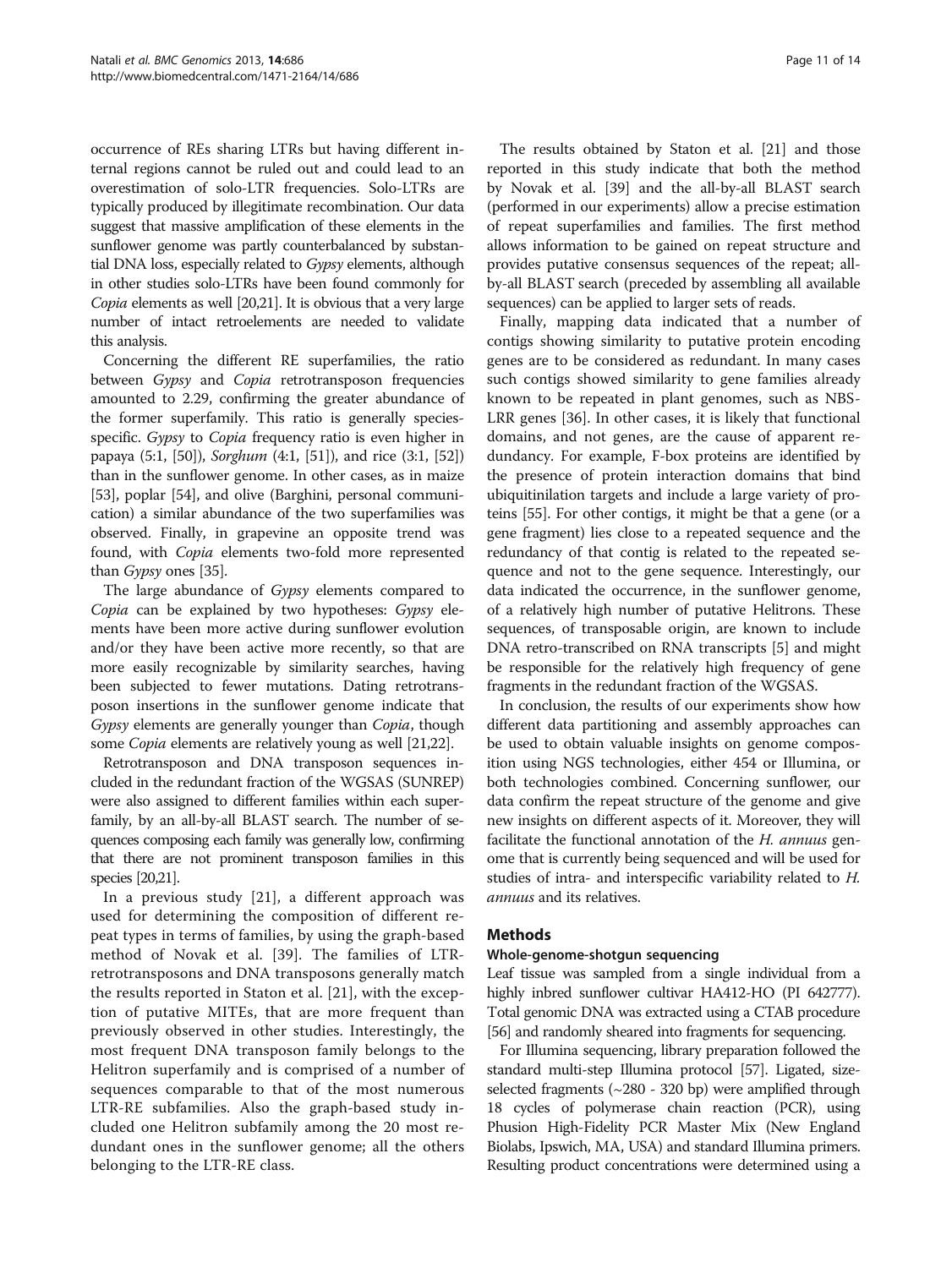Nanodrop 1000 (ThermoFisher Scientific, Wilmington, DE, USA).

Enriched, cleaned product was diluted to 5 pM and submitted for sequencing on an Illumina GAII sequencer at the University of British Columbia (Vancouver). Denaturation, cluster generation, and subsequent sequencing followed the manufacturer's recommendations. Image analysis, base-calling and error estimation were performed using the Illumina GA Pipeline version 1.5. Low quality bases, empty reads, and adapter sequences were removed using CLC-BIO Genomic Workbench, version 5.1 (CLC-BIO). A total of 28,236,626 random genomic sequences (mean read length 101 nt, total coverage  $0.86 \times$ ) were obtained. In a second experiment, 130,345,608 Illumina reads (mean read length 101 nt, total coverage  $4 \times$ ) were obtained.

In other experiments, standard 454 sequencing runs were performed on a Roche 454 GS FLX sequencer (Roche, [http://www.roche.com\)](http://www.roche.com) with XLR (Titanium) chemistry at The McGill University and Génome Québec Innovation Centre (Montreal, Canada). We obtained 22,666,169 WGS sequences, for a total of  $1.8 \times$  coverage, subdivided in two packages, a large one (mean read length 166.2 nt, coverage 1.25  $\times$ ), and a small one (mean read length 349.4 nt, coverage  $0.55 \times$ ).

## Assembly procedures

In a first approach, an Illumina read set (genome coverage 0.86  $\times$ ), 454 large read set (1.25  $\times$ ), and 454 small read set  $(0.55 \times)$  were assembled separately. Each read set was assembled using CLC-BIO based on unambiguous overlaps. The resulting contigs were further assembled separately using Minimus2 software [\[58](#page-13-0)]. CLC-BIO assembly parameters were: minimum contig length = 300; minimum dis $tance = 200$ ; max distance = 600 for Illumina package; minimum contig length = 300 for 454 large package; and minimum contig length = 300; minimum distance = 5,000; max distance = 15,000 for 454 small package. Minimus2 assembly parameters were REFCOUNT = 0 and MINID = 90. This second assembly produced three sets of supercontigs and single contigs. The resulting contigs were assessed as to their number, length, and  $N_{50}$ (Table [1\)](#page-2-0).

In a second approach, each of the three read sets was split into low coverage subpackages. For the 454 large and small sets of reads, the split was performed to obtain 26 and 18 subpackages, with 0.048 and 0.031  $\times$  coverage, respectively. For the Illumina reads, we prepared 565 subpackages, each with less coverage  $(0.0015 \times)$  than those used for 454 reads, because preliminary experiments showed us that this level of coverage allows the largest recovery of repeated sequences (Barghini, personal communication). Each subpackage was individually assembled using CLC-BIO, then each group of subpackages was

further assembled using Minimus2 with the above described parameters. This second assembly produced three additional sets of supercontigs and single contigs. Possible contaminants resembling organellar sequences were then removed from the six sets of contigs by masking them against an in-house sunflower organellar sequence database using RepeatMasker ([http://www.repeatmasker.org/\)](http://www.repeatmasker.org/), and excluding all contigs showing at least 1% of their length similar to organellar sequences. The remaining contigs of the six sets were further assembled, using Minimus 2 with REFCOUNT = 0 and MINID = 90: in a first step, the six sets of contigs were assembled two by two (split and unsplit), to produce three sets of sequences; in a second step, the three sets were assembled into a unique set of assembled sequences. For all assemblies also, the resulting contigs were assessed for number, length, and  $N_{50}$  (Table [1\)](#page-2-0).

#### Redundancy estimation of sequences

Relative redundancy of each sequence in the six sets of assembled sequences and in the WGSAS was estimated by mapping the sequences with a large Illumina sequence read set (total coverage  $4 \times$ ). Mapping was performed using CLC-BIO, which randomly places multi-reads, hence the number of mapped reads to a single sequence is only an indication of its redundancy. On the other hand, if all sequences of a repeat family or class are taken together, the total number of mapped reads (in respect to total genomic reads) indicates the effective redundancy of that family or class. To establish mapping parameters, sixty sequences were selected for which redundancy had been previously determined by slot blot and hybridization ([\[20\]](#page-13-0); Giordani, personal communication). For these sequences, correlations were calculated between their known redundancy and their average coverage (the sum of the bases of the aligned part of all the reads divided by the length of the reference sequence) by using different parameters (mismatch cost, deletion cost, insertion cost, length fraction, similarity, Additional file [2\)](#page-12-0). The parameters determining the largest correlation were selected to be used in the subsequent mapping of different sequence sets. The means and distributions of average coverage values for each contig of the six sets are reported in Table [1](#page-2-0) and Figure [1](#page-3-0), respectively.

In the case of the WGSAS, to evaluate the redundancy of DNA sequences, the same  $4 \times$  Illumina sequence read set was mapped onto the WGSAS plus one actin-encoding gene (FJ487620.1) and four unique gene sequences [\[59\]](#page-13-0), encoding a lipid transfer protein (FR671365.1), a z-carotene desaturase (FR671183.1), an auxin-binding protein (FR671175.1), and an ABA-responsive C5 protein (FR671167.1). Then the average coverage was calculated for each gene sequence. We established an average coverage of 33.0 (i.e., five-fold that of the mean average coverage of the five above sequences, 6.6)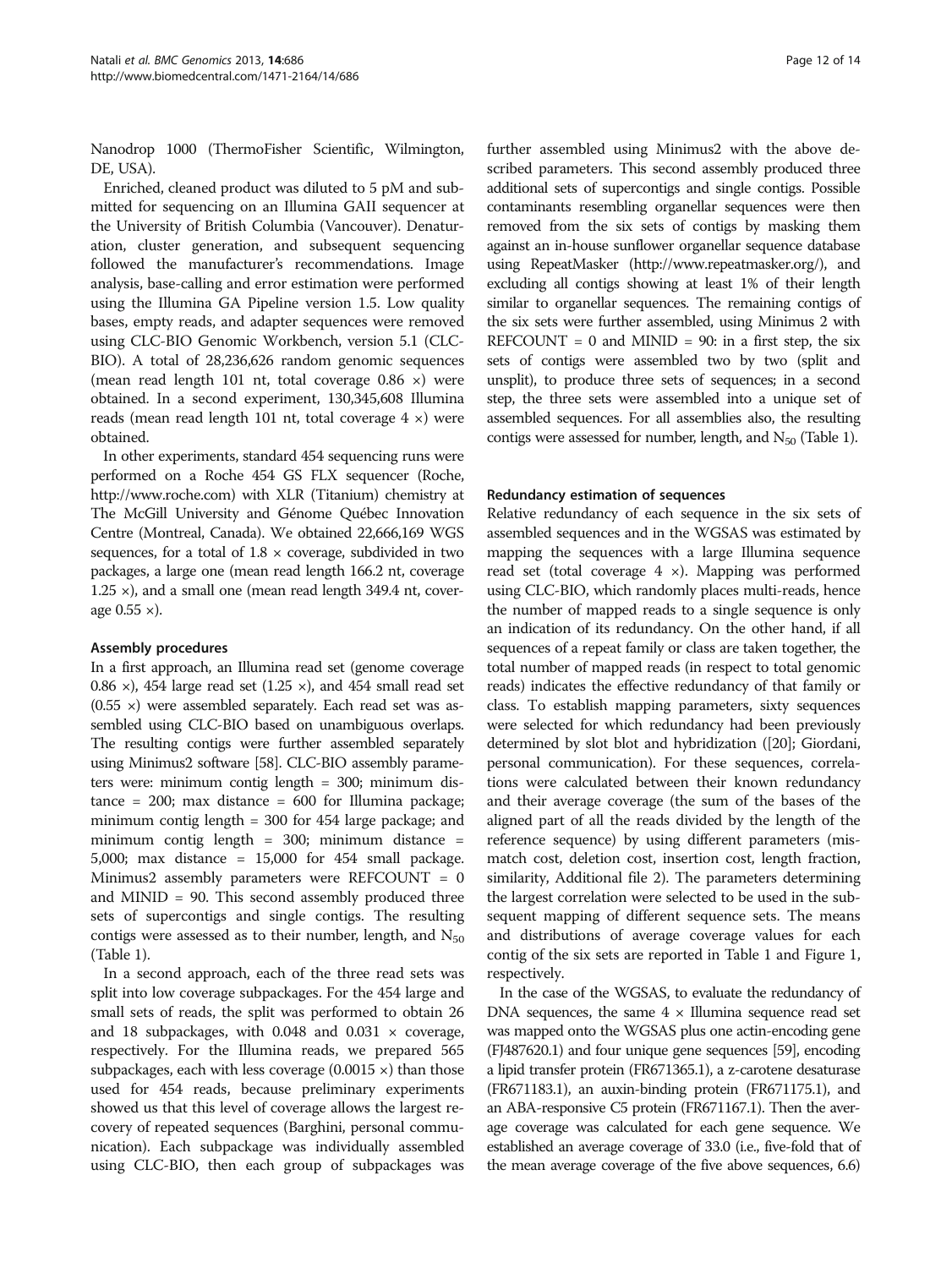<span id="page-12-0"></span>as an arbitrary threshold for discriminating repeated sequences from unique or low-redundant ones.

The mapping procedure, using CLC-BIO and the same 4x Illumina sequence read set as above, was adopted for determining the relative redundancy of LTR and inter-LTR regions of a sample of sunflower retrotransposons.

#### Annotation of repetitive sequences

Sequences belonging to all assembled sequence sets were searched for homologies by using the NCBI BLAST with an E-value cut-off of  $10^{-10}$  in the NR NCBI database ([http://blast.ncbi.nlm.nih.gov/\)](http://blast.ncbi.nlm.nih.gov/), containing all the nonredundant protein sequences, in the database RepBase [\[60](#page-13-0)] and in other available sunflower sequence sets [[20,22\]](#page-13-0). One region might match two or more homologous elements in the database. We then removed the redundant annotations by keeping only the region with the longest match and significant E-value. We also performed an analysis of SUNREP by using RepeatMasker to isolate microsatellites and low complexity sequences.

All sequences belonging to the WGSAS that were not included in SUNREP were annotated using RepeatMasker against SUNREP sequences, to isolate and annotate low copy remnants of repeated sequences, as transposons that had accumulated mutations.

After annotation, all SUNREP sequences similar to LTR-REs, non-LTR-REs, and DNA transposons were grouped into families according to their sequence similarity by performing an all-by-all search using BLAST with the following parameters: -r 4 -q −5 -e 1e-50. For each sequence, the most similar sequence (with a similarity score  $E^{-50}$  at least) in the database was recorded. Then, each sequence sharing similarity was attributed to the same family.

## Additional files

[Additional file 1:](http://www.biomedcentral.com/content/supplementary/1471-2164-14-686-S1.pdf) Alignment of a sample of 20 assembled sequences of the sunflower whole genome database (inbred line HA412-HO, numerical codes, below) to Sanger sequences from the small insert library [\[20](#page-13-0)].

[Additional file 2:](http://www.biomedcentral.com/content/supplementary/1471-2164-14-686-S2.pdf) The 5 sets of CLC-BIO parameters used for mapping of the Illumina reads to 60 sunflower DNA sequences with known redundancy ([\[20](#page-13-0)]; Giordani, personal communication) and correlation between known copy number and average coverage.

#### Competing interests

The authors declare that they have no competing interests.

#### Authors' contribution

Conceived and designed the study: LN AC; Generated the sequence data: NG NCK LR; Performed assembling, redundancy analyses and annotation of sequence data: RMC; Participated in performing assembling, redundancy analyses and annotation of sequence data: EB TG MB FM; Participated in the interpretation and discussion of results and contributed to the writing of the paper: LN RMC EB TG MB FM MM NG NCK LR AC; Principal investigator for the "SUNREP" PRIN-MIUR project and coordinator of the study: LN; Wrote the paper: LN, TG, NCK, LR, and AC; All authors read and approved the final manuscript.

#### Acknowledgements

The generation of Illumina and 454 sequence data was funded by Genome Canada- and Genome BC. This assembly and analyses were supported by PRIN-MIUR, Italy, Project "SUNREP: caratterizzazione molecolare della componente ripetitiva del genoma di girasole". We thank Megan Stewart for isolating the DNA used for sequencing and Thuy Nguyen for processing the raw reads and making them available for analyses.

All whole-genome-shotgun sequences described are available upon request or on NCBI Sequence Read Archive under SRA Project number 64989 ([http://www.ncbi.nlm.nih.gov/bioproject/64989\)](http://www.ncbi.nlm.nih.gov/bioproject/64989). The SUNREP database (sequences and annotations) is available at the repository sequence page of the Department of Agriculture, Food, and Environment of the University of Pisa (<http://www.agr.unipi.it/Sequence-Repository.358.0.html>).

#### Author details

<sup>1</sup>Department of Agricultural, Food, and Environmental Sciences, University of Pisa, Via del Borghetto 80, I-56124 Pisa, Italy. <sup>2</sup>Department of Crop and Environmental Sciences, University of Udine, Via delle Scienze, Udine, Italy. <sup>3</sup>The Biodiversity Research Centre and Department of Botany, 3529-6270 University Blvd, University of British Columbia, Vancouver, BC V6T 1Z4, Canada. <sup>4</sup> Ecology and Evolutionary Biology Department, UCB 334, University of Colorado, Boulder, CO 80309, USA.

#### Received: 4 April 2013 Accepted: 3 October 2013 Published: 6 October 2013

#### References

- 1. Greilhuber J, Borsch T, Müller K, Worberg A, Porembski S, Barthlott W: Smallest angiosperm genomes found in Lentibulariaceae, with chromosomes of bacterial size. Plant Biol 2006, 8:770–777.
- 2. Pellicer J, Fay MF, Leitch IJ: The largest eukaryotic genome of them all? Bot J Linnean Soc 2010, 164:10–15.
- 3. Morgante M, De Paoli M, Radovic S: Transposable elements and the plant pan-genomes. Curr Opin Plant Biol 2007, 10:149-155.
- 4. Britten RJ: Transposable element insertions have strongly affected human evolution. Proc Natl Acad Sci USA 2010, 107:19945–19948.
- 5. Morgante M, Brunner S, Pea G, Fengler K, Zuccolo A, Rafalski A: Gene duplication and exon shuffling by helitron-like transposons generate intraspecies diversity in maize. Nat Genet 2005, 37:997–1002.
- 6. Slotkin RK, Martienssen R: Transposable elements and the epigenetic regulation of the genome. Nat Rev Genet 2007, 8:272–285.
- 7. Glenn TC: Field guide to next-generation DNA sequencers. Mol Ecol Resour 2011, 11:759–769.
- 8. Hudson ME: Sequencing breakthroughs for genomic ecology and evolutionary biology. Mol Ecol Resour 2008, 8:3–17.
- 9. Rokas A, Abbot P: Harnessing genomics for evolutionary insights. Trends Ecol Evol 2009, 24:192–200.
- 10. Ekblom R, Galindo J: Applications of next generation sequencing in molecular ecology of non-model organisms. Heredity 2011, 107:1–15.
- 11. Alkan C, Coe BP, Eichler EE: Genome structural variation discovery and genotyping. Nature Rev Genet 2011, 12:363–376.
- 12. Treangen TJ, Salzberg SL: Repetitive DNA and next-generation sequencing: computational challenges and solutions. Nature Rev Genet 2012, 13:36–46.
- 13. Simola DF, Kim J: Sniper: improved SNP discovery by multiply mapping deep sequenced reads. Genome Biol 2011, 12:R55
- 14. Pevzner PA, Tang H, Waterman MS: An Eulerian path approach to DNA fragment assembly. Proc Natl Acad Sci USA 2001, 98:9748–9753.
- 15. Rasmussen DA, Noor MAF: What can you do with 0.1x genome coverage? A case study based on a genome survey of the scuttle fly Megaselia scalaris (Phoridae). BMC Genomics 2009, 10:382.
- 16. Lee RM, Thimmapuram J, Thinglum KA, Gong G, Hernandez AG, Wright CL, Kim RW, Mikel MA, Tranel PJ: Sampling the Waterhemp (Amaranthus tuberculatus) genome using pyrosequencing technology. Weed Sci 2009, 57:463–469.
- 17. Swaminathan K, Alabady MS, Varala K, De Paoli E, Ho I, Rokhsar DS, Arumuganathan AK, Ming R, Green PJ, Meyers BC, Moose SP, Hudson ME: Genomic and small RNA sequencing of Miscanthus  $\times$  giganteus shows the utility of sorghum as a reference genome sequence for Andropogoneae grasses. Genome Biol 2010, 11:R12.